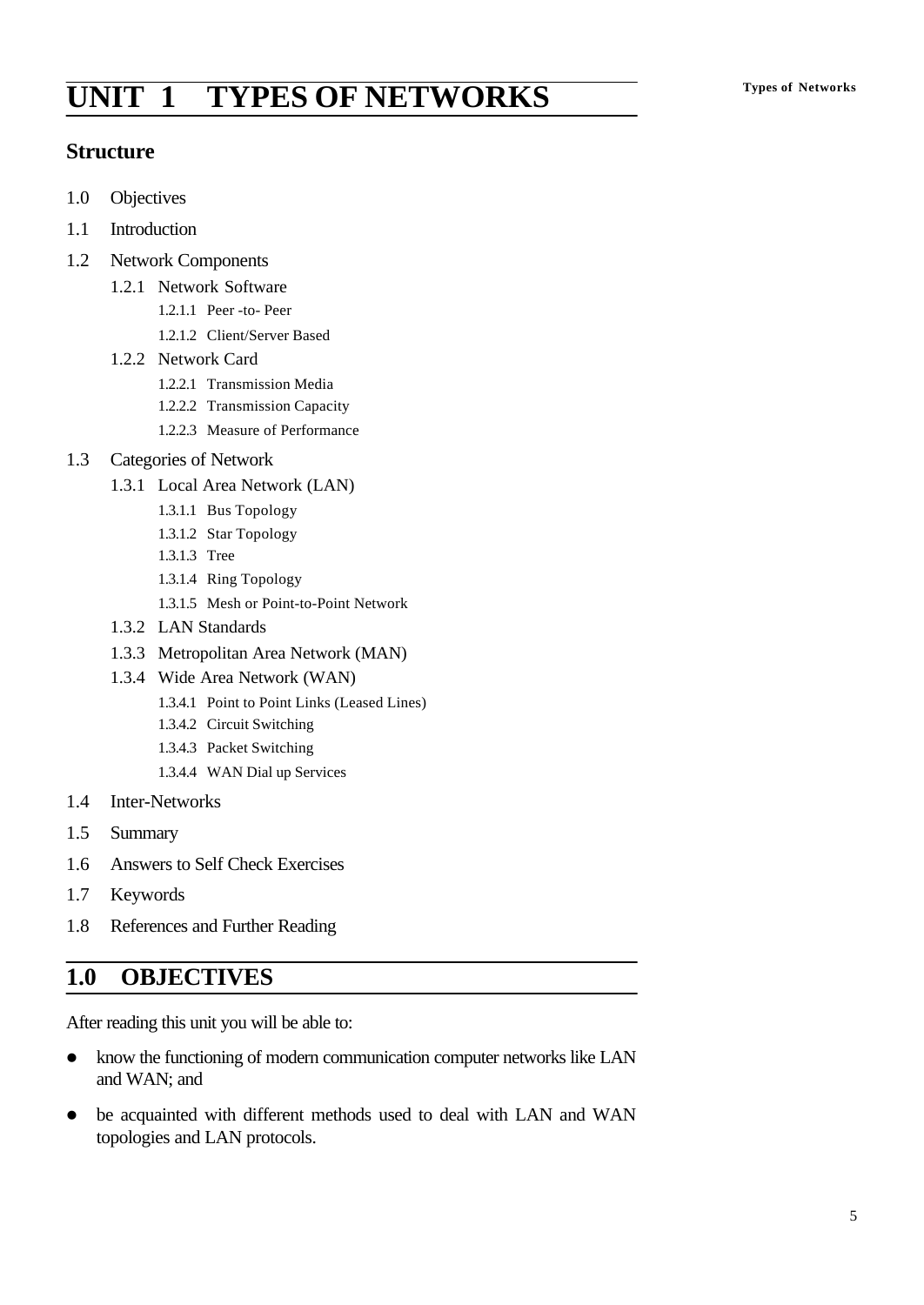## **Introduction of Networks 1.1 INTRODUCTION**

With the increasing use of computers it was observed that the use of the computer could not be restricted to a particular place. A need was felt to link computers located at different places, e.g., either in the same room or scattered through a building or at distant places for exchange of data/information. A major development, in the early 1950s, was the use of communication links to connect central computers to remote terminals and other peripheral devices. The number of such devices expanded rapidly in the 1960s with the development of time-shared computer systems and with the increasing power of central computers. With the proliferation of remote peripheral devices, it became uneconomical to provide a separate long-distance communication link to each peripheral. Finally to free the central processor from handling all this communication, special processors called front ends were developed to control the communication to and from all the peripherals. Such connectivity of the computer with remote peripherals was referred to as Data Network or Computer Communication Network.

## **1.2 NETWORK COMPONENTS**

The following are the essential components for computer networking.

### **1.2.1 Network Software**

Software is the first part of the network. Before selecting a suitable software, the network card, cable and the topology to be used must be decided. The main categories of network software are:

#### **1.2.1.1 Peer-to-Peer**

Peer-to-peer network operating systems allow users to share resources and files located on their computers and to access shared resources found on other computers. However, they do not have a file server or a centralized management source. In a peer-to-peer network, all computers are considered equal; they all have the same abilities to use the resources available on the network.

#### **1.2.1.2 Client/Server-based**

Client server operating systems allow the network to centralize functions and applications in one or more dedicated file servers. The file servers become the heart of the system, providing access to resources and providing security. Individual workstations (clients) have access to the resources available on the file servers. The network operating system allows multiple users to simultaneously share the same resources irrespective of physical location. Some server-based networking softwares' are: Novell Netware, Windows NT, Unix, Windows 2000, etc.

## **1.2.2 Network Card**

The network card in the computer represents the middle and most important part of the connection. The network software dictates the network protocol, which in turn dictates the speed at which the network can operate and the kind of cable used. Network cards must match the system bus structure. The bus is physically represented on the bottom card edge that slides into the main system board called motherboard.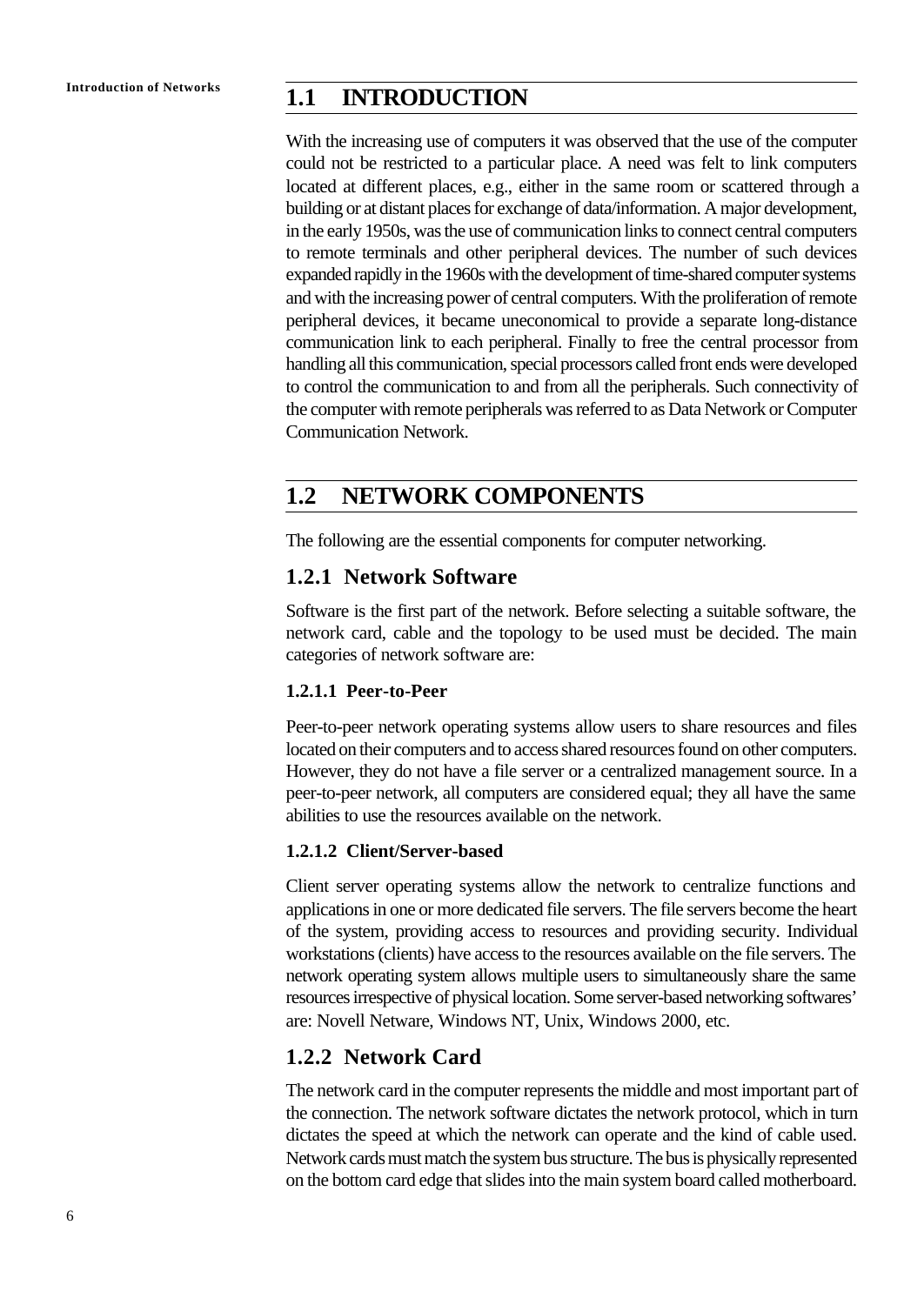

**Figure 1: Network Cards**

Once the card is inserted into the slot of the motherboard it becomes a part of the computer. The cards are physically different. Depending upon the architecture the cards are of three types. They are 8-bit cards, 16-bit cards and 32 bit cards. Each card has its own method of sending information (network protocol) through the cable. The most commonly used protocol is Ethernet protocol. It's a standard for Media Access Control (MAC) sub-layer. This is preferred for smaller networks. It provides a decent *transmission* speed when compared to the cost of the card and cabling. Xerox Corporation developed it in the 1970's. The transmission speed is rated at 10 megabits per second called 10BaseT or 100 megabits per second called 100BaseT. The maximum length of the cable between two computers ranges from 500 to 1500 feet. Gigabit Ethernet built on top of the Ethernet protocol provides high bandwidth capability for backbone design, i.e., 1 Gbps (1000 Mbps). Another type of card eliminates the need to run cable from system to system. Wireless LAN is the method for doing so. The signal used in this is radio or infrared.

- Simplex transmission refers to one-way data exchanges. This requires only a single pair of wires.
- Duplex transmission refers to two-way data exchanges between two parties.
	- In half duplex transmission, signals are sent in only one direction at a time.
	- In full-duplex transmission, signals are sent in both directions simultaneously.

#### **1.2.2.1 Transmission Media**

Communication of data propagation and processing of signals is called transmission. Transmission systems allow transport of signal from one point to another. At the transmitter end, the data is encoded as energy and the energy is transmitted through some sort of medium. At the receiver end, the energy is decoded back into data. The energy can be electrical, light, radio, sound, etc. Each form of energy has different properties and requirements of transmission. Electrical/Radio transmission from transmitter to receiver goes over some transmission medium using electromagnetic (EM) waves. The transmission media are as under:

#### **1.2.2.1.1 Guided Media**

Waves are guided along a physical path; Coaxial cable, Twisted pair, Optical fibre

#### **1.2.2.1.2 Baseband Coaxial cable and BNC Connections**

Coaxial cable, abbreviated "coax" looks like the cable used to bring the cable TV signal to television. One strand (a solid core wire) runs down the middle of the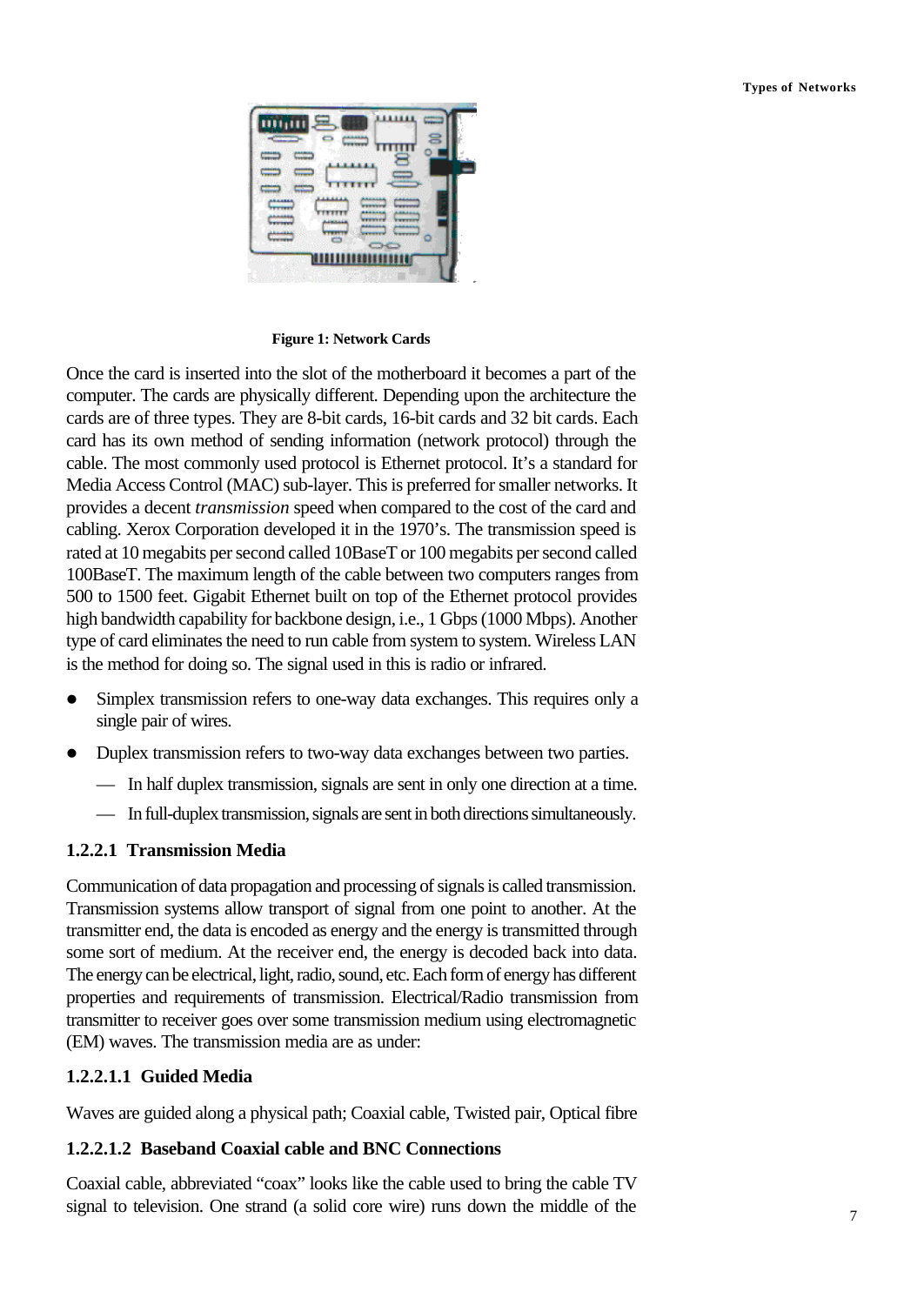**Introduction of Networks** cable. Around the strand is insulation. Covering the insulation are braided wire and possible metal foil, which shield against electromagnetic interference. A final layer of insulation covers the braided wire.

> Two kinds of coaxial cables are widely used. The 50 - ohm cable is used for digital transmission. The other kind, 75 - ohm cable, is used for analogue transmission.

> Coaxial Cable for Ethernet networks is either Thick Ethernet which can carry signals up to 500 metres or Thin Ethernet which can carry signals up to 180 meters. Thin Ethernet is mostly used with Ethernet cards. This cable uses BNC connectors and sleeves of .2 inch diameter.



**Figure 2: Coaxial Cable Figure 3: BNC Connector**

These connectors use a twist-to-lock sleeve that attaches to the T-connector on the back of the network card. Cable can be attached to the connector only after carefully stripping the insulation from each layer. Once the cable is inserted the sleeve must be crimped. Many network problems can be traced to poor cable connections. Coaxial cable is not easy to install. It cannot be pulled into a sharp 90 degree angle and requires careful attachment to the BNC connectors.

#### **1.2.2.1.3 Broadband Coaxial Cable**

Cable uses analogue transmission on standard cable television cabling. It is called broadband. Although the term "broadband" comes from the telephone world, where it refers to anything wider than 4 KHz, in the computer networking world "broadband" means any cable network using analogue transmission.

Since broadband networks use standard cable television technology. The cables can be used upto 300 MHz (and sometimes up to 450 MHz) and can run for nearly 100 kms due to the analogue signaling, which is much more critical than digital signaling. Typically, a 300 MHz cable will support a total rate of 150 Mbps.

One key difference between baseband and broadband is that broadband systems need analogue amplifiers to strengthen the signal periodically. These amplifiers can only transmit signals in one direction. Therefore Dual Cable Systems have two identical cables running next to each other. All computers transmit on cable 1 and receive on cable 2.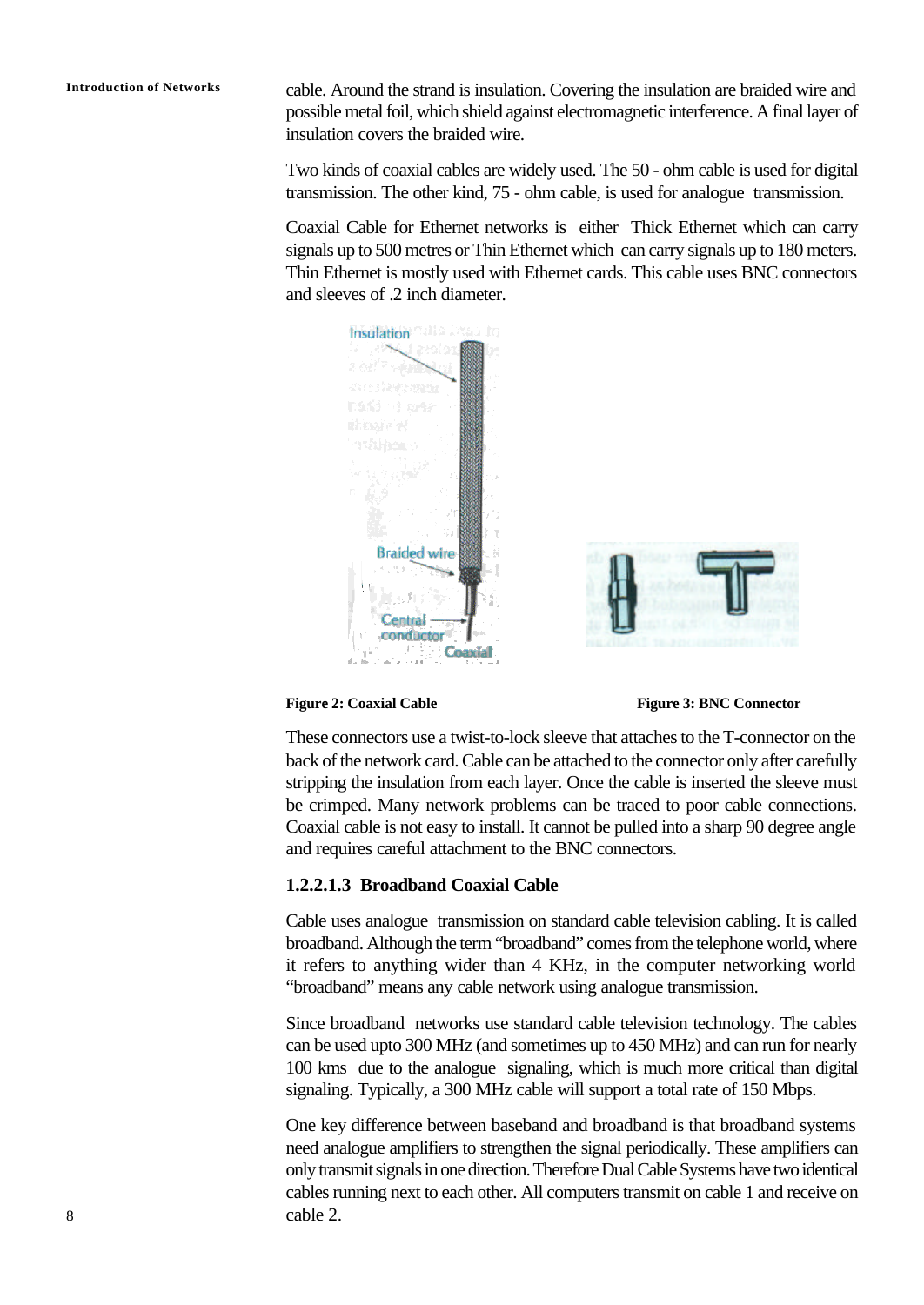### **1.2.2.1.4 Twisted Pair Copper Wire Types of Networks**

Unshielded Twisted-Pair (UTP) cable and RJ-45 connectors

Unshielded Twisted-Pair (UTP) cables look like phone cables. Each of the pair of wires contained in the cable is twisted with the other. The typical twisted-pair cable rated for network use contains three or four pairs of wires. The arrangement helps shield against electromagnetic interference. There are generally three categories of UTP cabling.

**Category 3:** UTP cables and associated connecting hardware whose transmission characteristics are specified up to 16 MHz.

**Category 4:** UTP cables and associated connecting hardware whose transmission characteristics are specified up to 20 MHz

**Category 5:** UTP cables and associated connecting hardware whose transmission characteristics are specified up to 100 MHz

**Category 6:** UTP cables and associated connecting hardware whose transmission characteristics are specified up to 250 MHz

The higher the category, the greater the level of protection from any outside (electrical) interference, and of course, the higher the price.

The twisted-pair cable uses small plastic connectors designated as RJ-45. These are similar to the phone connectors except that instead of the four wires, RJ-45 uses eight wire contact.







**Figure 4: UTP Cable Figure 5: RJ - 45 Connector** 

### **1.2.2.1.5 Fibre Optic Cable**

These cables contain a hair-thin strand of optically pure plastic fibre, surrounded by special shielding and insulation. An optical fibre cable carries pulses of light as opposed to bursts of electricity carried by the twisted-pair or coaxial cables. A fibre optic network uses either a laser or a light emitting diode (LED) to translate electrical signals into light pulses, and then transmits those pulses through the core of the cable.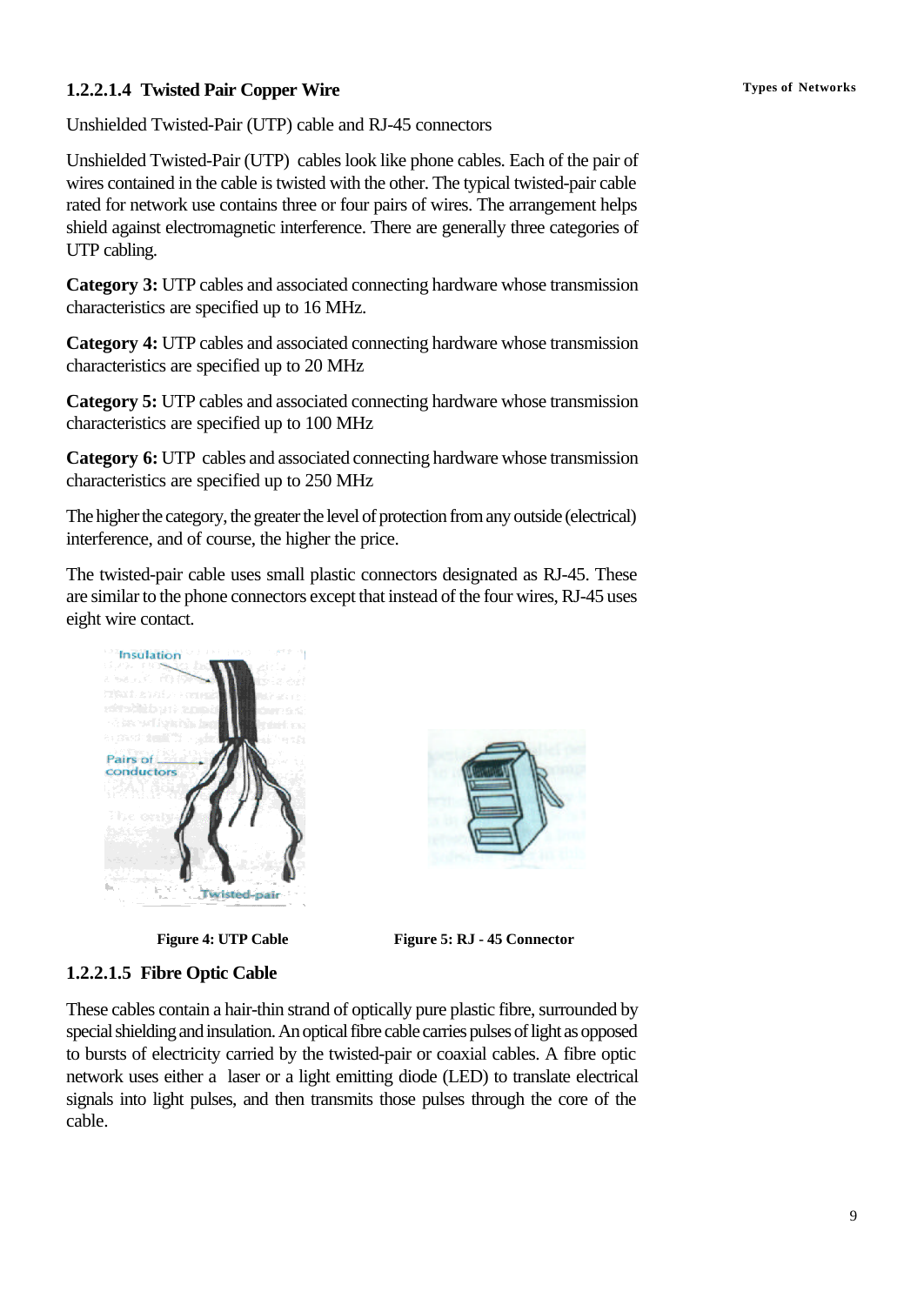

**Figure 6: Fibre Optic Cable**

**Core:** The innermost section, where the light travels, is made from doped silica,. i.e., chemicals are added to pure silica (glass) to provide various light transmission properties.

**Cladding Layer:** The cladding layer is made of pure silica and has a lower refractive index than the core. This difference in refractive index is what allows the light to travel within the core. The core/cladding interface acts like a mirror to keep the light from refracting out of the fibre. Optical fibre works because of principle of total internal reflection.



**Coating:** The outer layer of the fibre is coating. Generally made of an acrylate material, the coating has no affect on the transmission properties. It protects the fibre when it is being processed into a cable and when being handled during installation and termination

**Types of Fibre:** There are two general types of fibres available for use in data communication networks today - Multi mode and Single mode.

**Multi mode :** At presently backbones in buildings or campuses use multimode fibres which meet both the distance and data rate demands of most LAN networks. Multimode cables cost far less than single mode cables since the optoelectronics used with multimode fibres are much cheaper than those used with single mode fibre. This cost advantage is the main reason for the popularity of multimode fibre over single mode fibre in LANs. Because of larger core diameter, multimode fibre LED sources are cheap.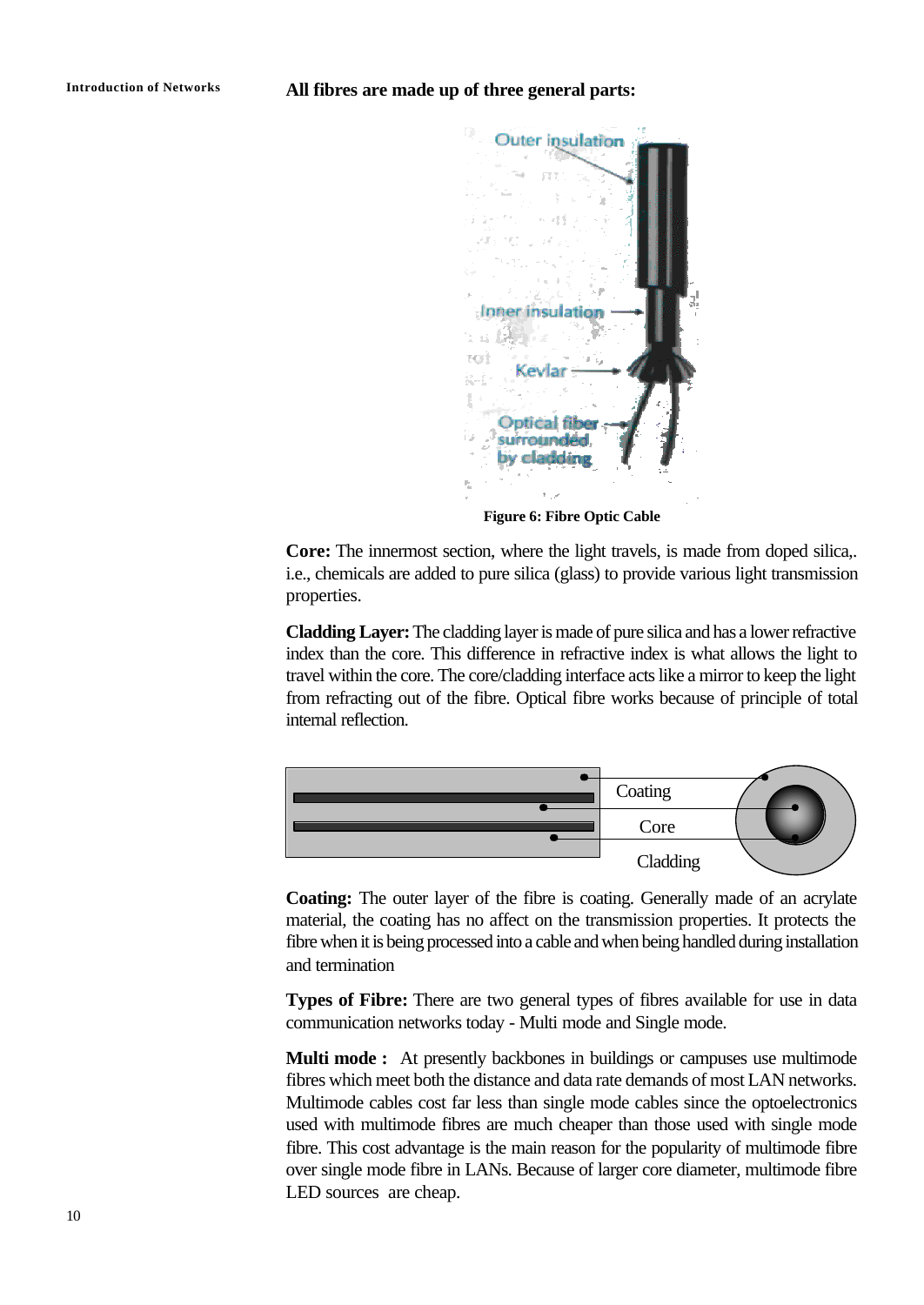#### **Types of Networks**



**Figure 7: Single Mode Fibre Multi Mode Fibre**

**Single Mode :** As the name suggests, single mode fibre is designed to support one mode of light. It is used with a very narrow laser source and carries large amount of information over long distances. Its core size is typically around 8.5 um and cladding diameters are the standard 125 um. Single mode fibre cables are preferred where long distance and higher information carrying capacity is required. Because of small core diameters, single made fibres require lasers for effectively launching light into the fibre. Lasers are costlier than LEDs.

**Connectors:** There are many types of fibre optic connectors available today. They differ in their installation method, materials and shape, but perform the same basic function. Some of the most popular connectors are SC, ST, SMA, D4 connectors etc.

### **1.2.2.1.6 Unguided media: Waves are not guided; air waves, radio**

Data communications through space are predominantly sent by radio communications microwave links. The space media can be infrared, light, microwave and radio carrier.

## **1.2.2.1.7 Microwave**

A microwave link can carry huge traffic/data between two stations without a physical connection. It can connect longer distances with the help of a repeater. It is used for the connectivity between two distant stations where legacy connectivity with cable/ optical fibre laying is difficult. It requires Parabolic dish antenna, about 3m in diameter, fixed rigidly with a focused beam and its coverage per hop is limited by line-of-sight. Long distance microwave transmission is achieved by a series of microwave relay towers. With no obstacles, maximum distance (D, in km) between antennae can be

$$
D=7.14\;\sqrt{\;Kh}
$$

Where 'h' is antenna height and 'K' is an adjustment factor to account for the bend in microwave due to earth's curvature, enabling it to travel further than the line of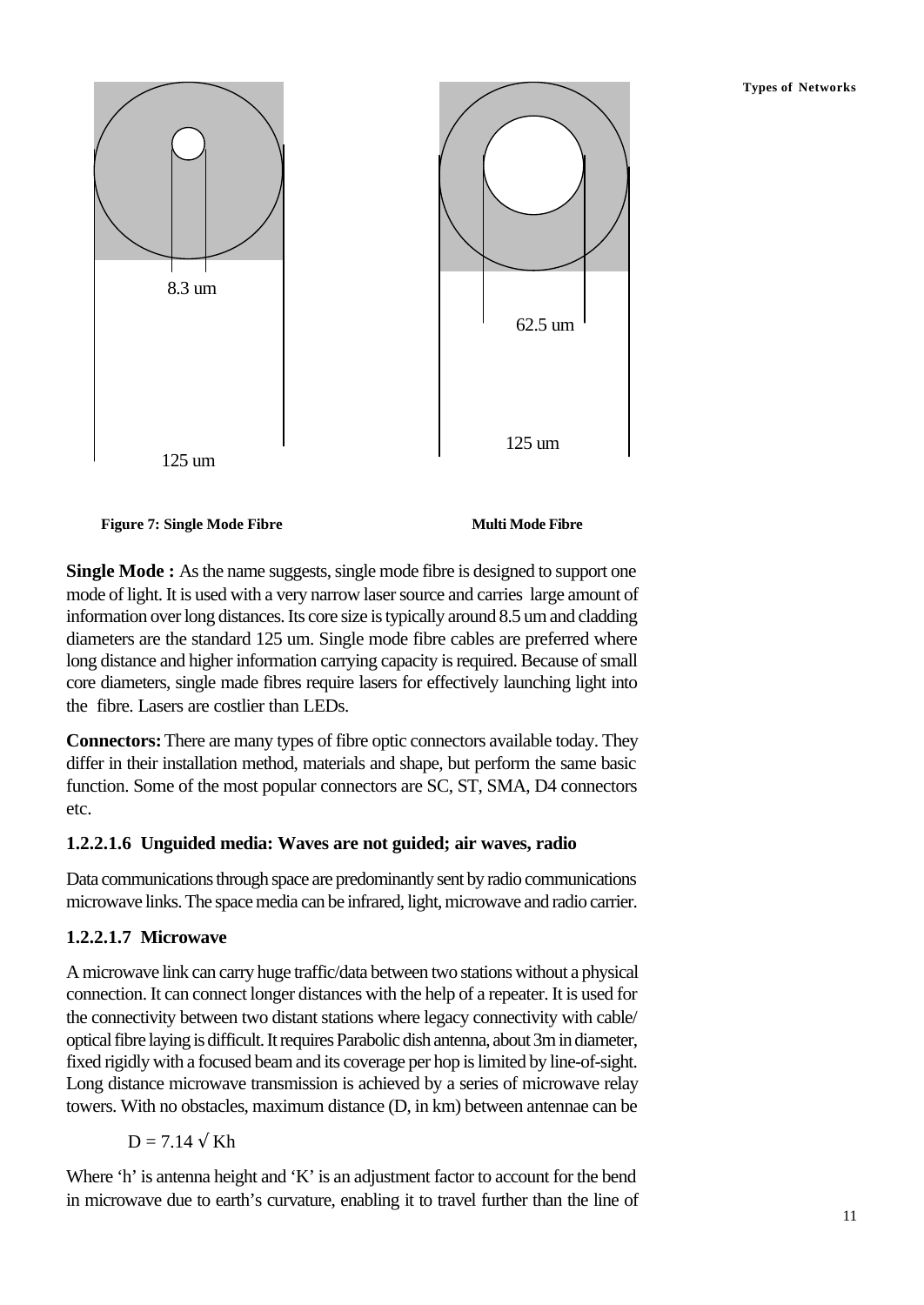**Introduction of Networks** sight; typically K=4/3. For example two microwave antennae at a height of 100 m may be as far as

 $7.14 \text{ x} \sqrt{133} = 82 \text{ km}$ 

The range of operational frequency is, mainly from 2 GHz to 8 GHz. The microwave link is susceptible to fading in atmosphere specially heavy rain absorbing microwave, resulting in attenuation. The transmission hierarchy can be PDH/ or SDH (Synchronous Digital Hierarchy). It normally uses Quadrature Amplitude Modulation (QAM) technique.

#### **1.2.2.1.8 Radio Communication**

Radio Channels carry signals in the electromagnetic spectrum. They are an attractive media because they require no physical "wire" to be installed, can penetrate walls, provide connectivity to a mobile user, and can potentially carry a signal for a long distance. The characteristics of a radio channel depend significantly on the propagation environment and the distance over which a signal is to be carried. Environmental considerations determine path loss and shadow fading (which decreases a signal's strength as it travels over a distance and around/through obstructing objects), multiple fading (due to signal reflection off interfering objects), and interference (due to other radio channels or electromagnetic signals). It operates at a lower frequency than microwave mainly hundreds MHz. It may operate in Time Division Multiple Access (TDMA) in Coded Division Multiple Access mode (CDMA).

Terrestrial radio channels can be broadly classified into two groups: those that operate as local area networks (typically spanning 10's to be a few hundred meters) and wide area radio channels that are used for mobile data service (typically operating within a metropolitan region). A number of wireless LAN products are in the market, operating in the 1 to 10's of Mbps range. Mobile data service typically provides channels that operate at 10's of Kbps.

#### **1.2.2.1.9 Satellite Communication**

The communication satellite is a microwave relay station between two or more ground stations (also called earth stations). It uses different frequency bands for incoming (uplink) and outgoing (downlink) data. Satellite communication is mainly a broadcast network. It can operate in C-Band, KU-Band etc. Access of satellite is FDMA,TDMA. Most satellites use 5.925 - 6.425 GHz band for uplink and 3.7- 4.2 GHz band for downlink (4/6 band). A single satellite can operate on a number of frequency bands, known as transponder channels or transponders. The propagation delay of about a quarter second due to long distance leads to problems in error control and flow control. Geostationary satellites permanently remain above the same spot on the earth. This stationary presence is achieved by placing the satellite in orbit at 36,000 kilometers above the Earth's surface. This huge distance between ground station through satellite back to ground station introduces a signal propagation delay of 250 milliseconds. Nevertheless, satellite links are often used in telephone networks and in the backbone of the Internet. VSATs (Very Small Aperture Terminals) are used to share a satellite capacity for data transmission.

VSATs are basically satellite earth terminals having very small antennae (diameter of 2.4 m or less). They normally use geosynchronous satellites for supporting two way telecommunication and information services such as voice, data and video. Two VSATs cannot directly communicate with each other but they do so via a large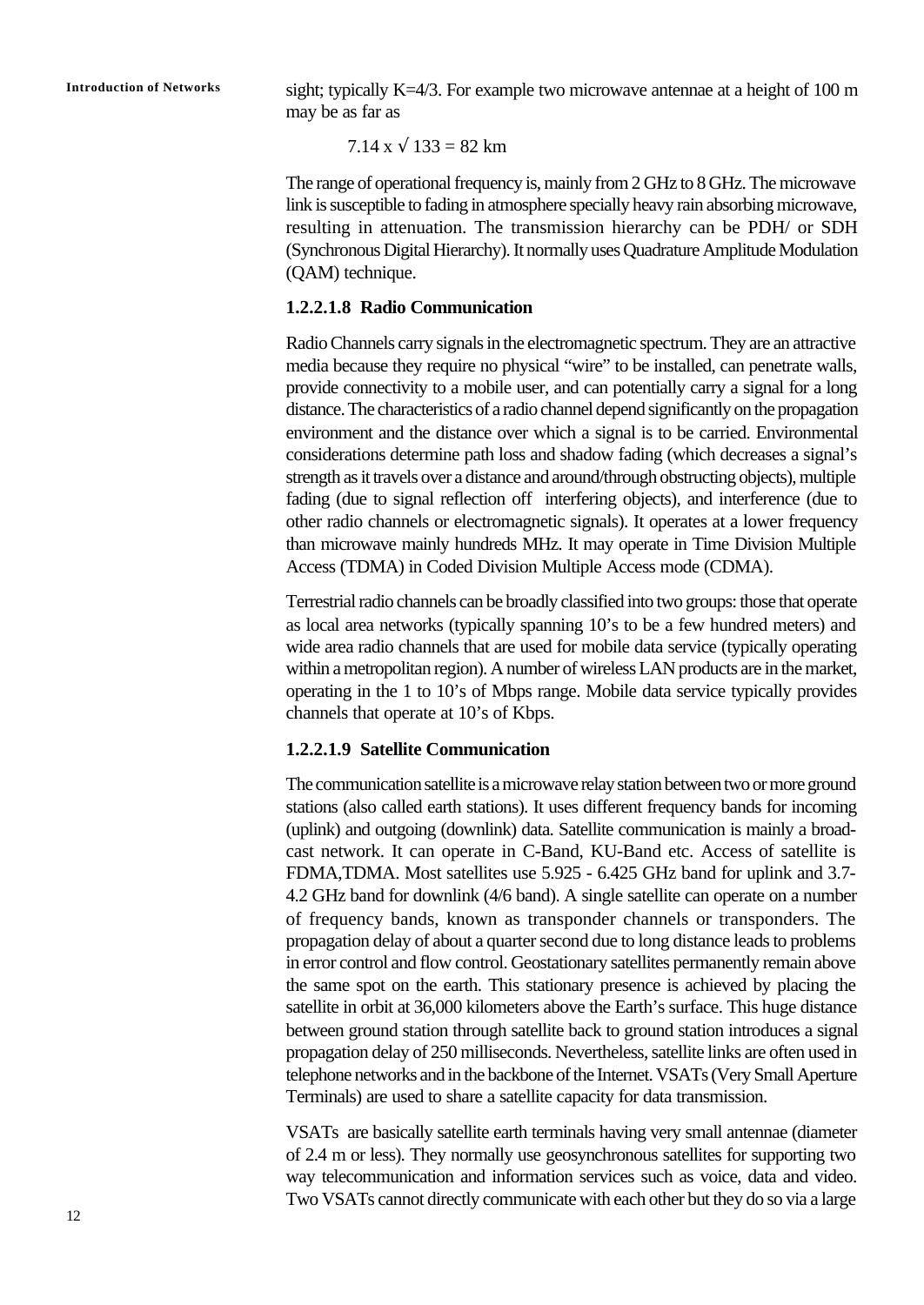earth station called the Hub Station. A VSAT network offers several advantages Types of Networks like better reliability, high availability, modular/easy network growth, network access to/from remote places. They are cost effective and simple to operate, maintain, monitor and control.

A VSAT consists of two units viz. an outdoor unit (ODU) and an indoor unit (IDU). The outdoor unit is basically mounted alongside the antenna. Because of it small size, the antenna and ODU can be installed on rooftops. The ODU contains RF and IF electronics whereas the baseband electronics comprising digital circuits is housed in the IDU. These two units are connected to each other by a cable. In addition to RF/IF signals, this cable carries power supply for the ODU. A personal computer can directly be hooked onto the indoor unit of VSAT. Alternatively, the indoor unit can be interfaced with LAN via a suitable router.

### **1.2.2.1.10 Infrared Communication**

Limited to short distances and highly directional, it cannot penetrate walls. It requires no licensing; and no frequency allocation issues.

### **1.2.2.2 Transmission capacity**

### **1.2.2.2.1 Bandwidth**

The amount of data that can be transmitted via a given route of lines from server to client and vice versa.

**1.2.2.2.2** Data transmission rates expressed in bits/second are unambiguous and indicate the rate of data transfer exactly. The baud rate, however refers to the rate of transitions imposed onto a transmission line.

## **1.2.2.3 Measure of Performance**

### **1.2.2.3.1 Throughput**

Throughput and Latency are completely independent issues. A channel with high throughput can move large quantities of data rapidly, but the first bit of data can never arrive faster than the latency permits.

Connectionless network, such the Internet and other IP-based networks, use throughput capacity efficiently, rather than minimizing latency.

## **1.2.2.3.2 Latency**

Latency refers to the delay between the occurrence of two events. Some of the most widely used latency measures for networks are end-to-end trip time, roundtrip-time, key-stroke response time, and transaction complete time.

End-to-end trip time is the time it takes a packet or other unit of data to travel from source to destination. Round-trip time adds the time for a return response or acknowledgement to the end-to-end latency.

### **1.2.2.3.3 Data Transfer Rate**

Speed at which data can be transferred, once transmission has begun. (bit/sec)

Message transfer time  $=$  latency  $+$  length of message / Data transfer rate

Shannon's limit (on ideal conditions):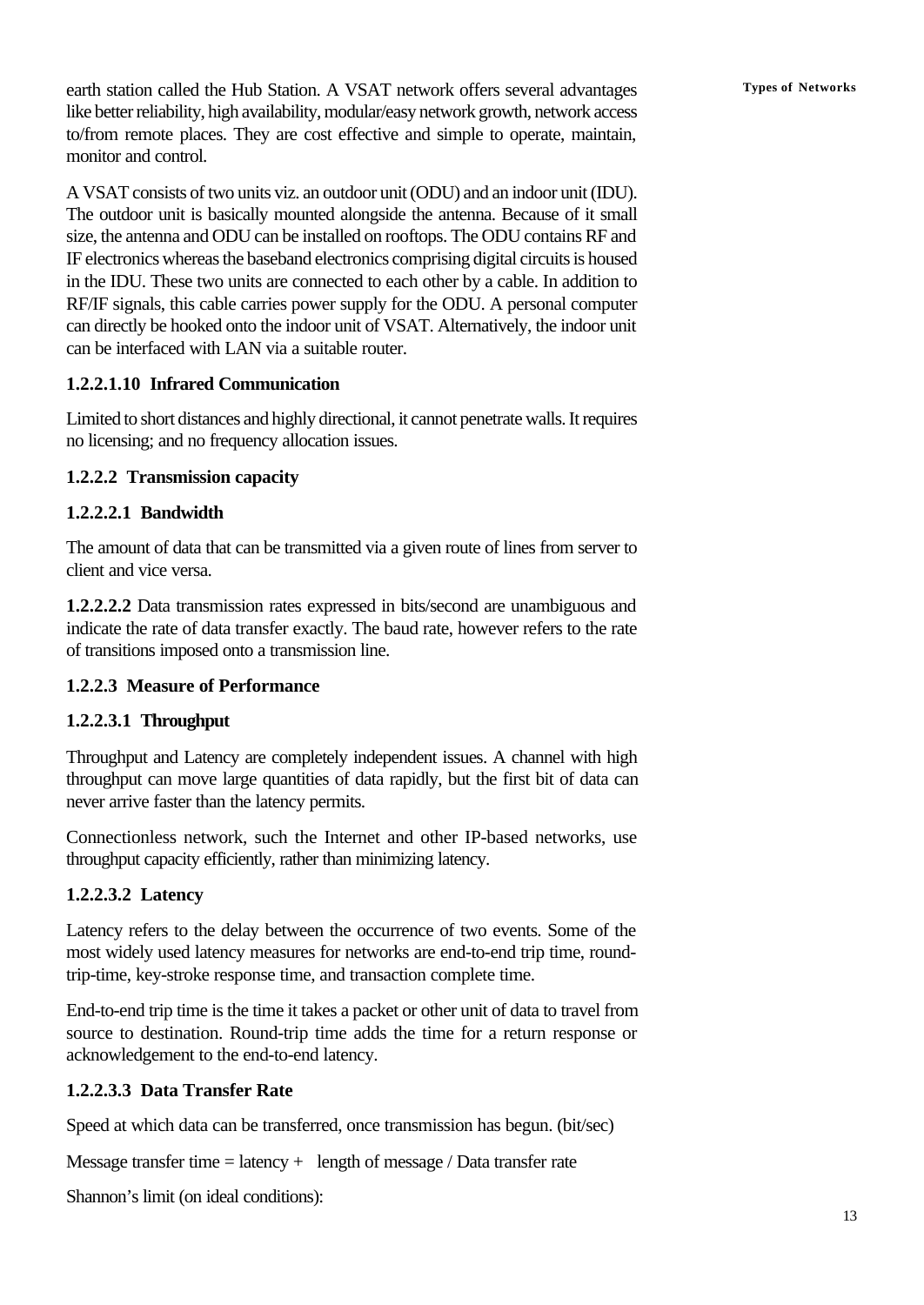ex.: *phone line* BW=3 kHz, S/N = 30 dB = 1000 Max. data rate = 30 kbit/s

## **1.3 CATEGORIES OF NETWORK**

The system for connecting computers using a single transmission technology is called Computer Networking. Computer networks can be classified under the following heads:

#### **1.3.1 Local Area Network (LAN)**

A local area network is a communication network that interconnects a variety of devices and provides a means for information exchange among those devices over a small physical area, viz., a single building or a cluster of buildings spread over a campus. The way the computers are physically connected is called the network topology.

#### **1.3.1.1 Bus Topology**

The Bus Topology is a straight line data highway that carries network information from one network workstation to another. Bus topology results in information being broadcast to all workstations on the network in both directions. A workstation desirous of sending information to another workstation transmit packets of data along with the address of the receiver. Each workstation examines the address on the packets of information of the Bus and accepts only those meant for it discarding others. Bus topology is easy to install. At each end of the Bus is a terminator, which absorbs signals flowing out of the Bus avoiding their getting reflected back into the Bus. But the biggest drawback of the topology is that a break in the cable can bring down the whole network. The cable used for Bus topology is coaxial cable.



**Figure 8: Bus Topology**

In a Bus network, at any instant, one machine is the master and is allowed to transmit. All other machines are required to refrain from sending.

#### **1.3.1.2 Star Topology**

Star Topology is a LAN architecture in which the end points on a network are connected to a common central Hub or Switch, by dedicated links. Star topology looks more like a tree. The message works its way to the top and is then rebroadcast down to all stations. Large LANs use the star topology.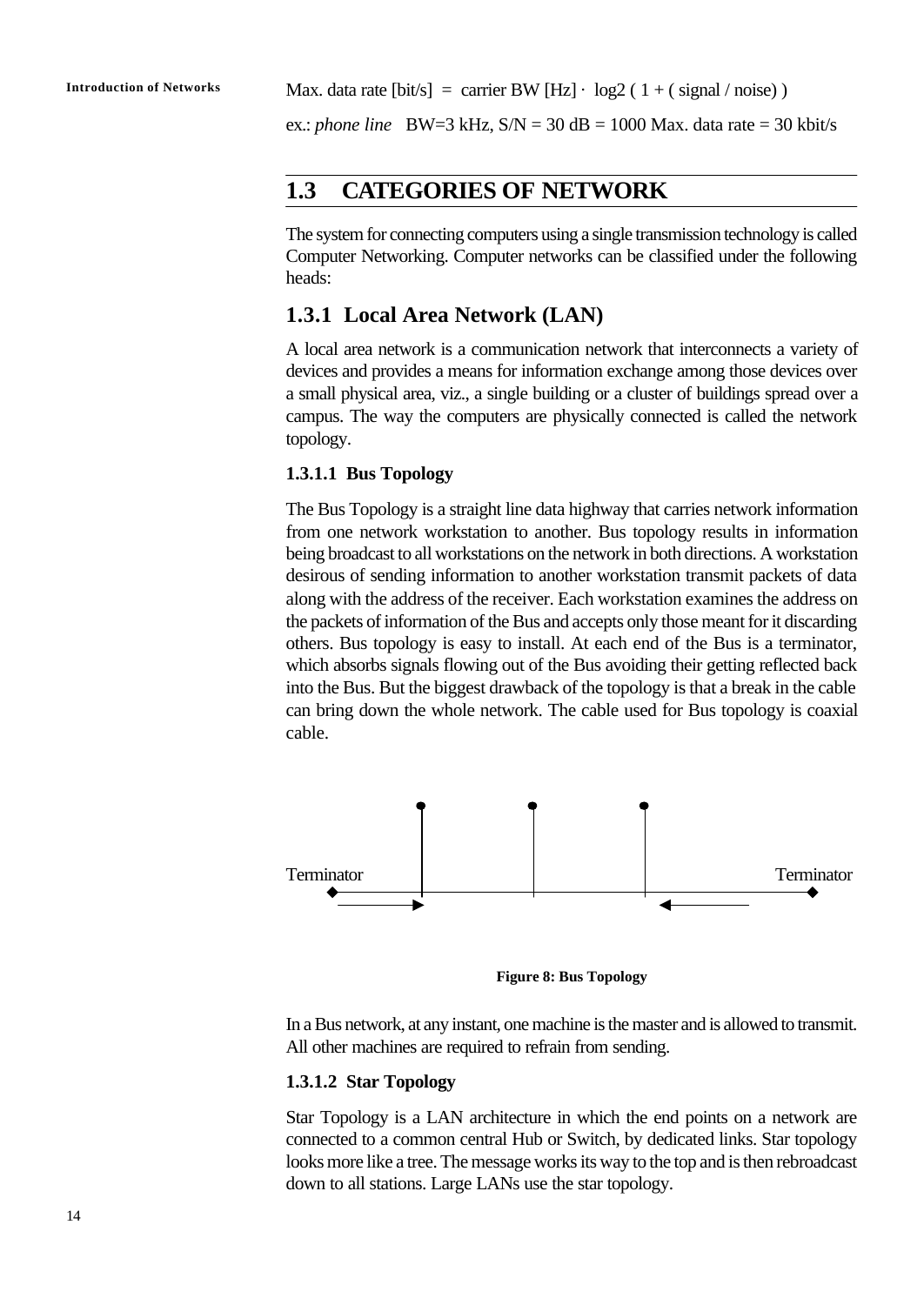

**Figure 9: Star Topology**

The advantage of star topology is that a single break will not bring down the entire network. The cables used are CAT 5, Fibre Optic, etc.

### **1.3.1.3 Tree**

Here, the Server Computer is situated at the highest order of hierarchy and workstations are connected in a tree-like hierarchical fashion. But the drawback of this topology is that if the upper level computer fails to work, the computer network working is held up.

### **1.3.1.4 Ring Topology**

A Ring Topology is a LAN architecture that consists of devices called repeaters connected to one another by point-to-point transmission links to form a single closed loop. Each station is attached to the ring and receives all messages on the ring. Therefore this network is a broadcast technology in that one station broadcast to all. Each station examines a destination address that resides in the message passing on the ring. If the message is destined for this station, it copies it. If not, it ignores it. The ring is usually unidirectional. That is, the traffic passes in one direction around the ring. 10baseT/100baseT implements a ring topology.



**Figure 10: Ring Topology**

In a ring each bit propagates around on its own, not waiting for the rest of the packet to which it belongs.

#### **1.3.1.4.1 Fibre Distributed Data Interface (FDDI ) : Ring with a Difference**

Fibre Distributed Data Interface (FDDI) is a new entrant of the nineties. Fibre Distributed Data Interconnect (FDDI) is another ring technology. FDDI uses the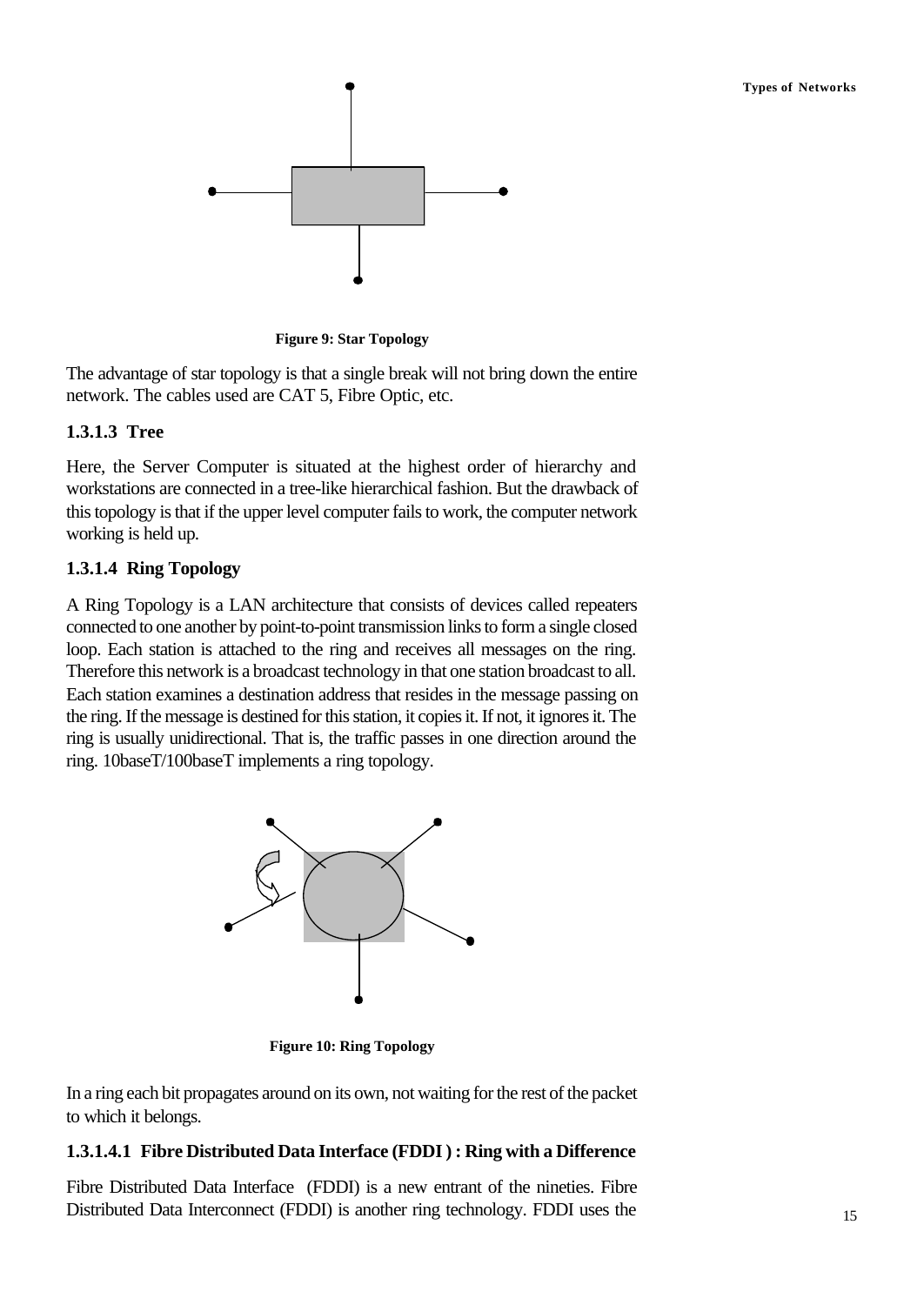**Introduction of Networks** high bandwidth provided by fibre optics to support data transmission rates of 100 mbps. FDDI features multi-mode optical fibre of 62.5/125 microns, operating in the 850 mm and 1,300 mm windows where loss over the fibre is low. LEDs are used as transmitters and photo-detectors as receivers. FDDI consists of two counter-rotating fibre rings. One transmits clock-wise and other anti-clockwise. The dual rings are independent till such time as a fault occurs. In the event of a cable break, both stations wrap around to restore the ring to its original state. If a break occurs at two places, two disjointed rings function independently. Redundancy is FDDI's forte. A total of 500 stations can be connected spanning a fibre distance of 200 kilometers. Stations that connect to both rings are called Dual Attachment Stations (DAS). A Single Attachment station (SAS) is one which connects to the main ring via a concentrator which is the basic building block of FDDI. The concentrator attaches itself directly to the dual ring and both DAS and SAS can be connected to it.

> Data is transmitted serially as a symbol stream from station to station. Each station in turn regenerates, repeats, and passes the symbol down the line. Unlike the conventional token ring, the FDDI ring is initialised by a bidding process. The right to transmit data is controlled by a token which is generated by the winner of the bidding process. The token, a unique sequence travelling around the ring, is divided into fields which define token, type and end of token. A station wishing to transmit captures the token, sends all its data frames and releases the token on to the ring again. At the end of the transmission, the frame returns to the sending station which removes the frame from the ring.

#### **1.3.1.5 Mesh or Point-to-Point Network**

Each communication channel connects exactly two computers. It allows flexibility in communication hardware, packet formats, etc. It also provides security and privacy because the communication channel is not shared. The number of wires grows as a function of the square of number of computers, i.e, For N computers:

Connections =  $(N^2 - N) / 2$ 

But connections between buildings can be prohibitive because adding a new computer requires *N - 1* new connections.

#### **1.3.2 LAN Standards**

IEEE (Institute of Electrical and Electronic Engineers) is a US publishing and standards organization responsible for many LAN standards such as the 802 series.

- IEEE 802.2 is the Data Link standard for use with IEEE 802.3, 802.4 and 802.5 standards. It specifies how the basic data connection should be set up over the cable.
- IEEE 802.3 is the IEEE standardization of Ethernet. A Physical Layer definition that includes specification for physical cabling plus the method of transmitting data and controlling access to the cable. It uses the CSMA/CD access method on a bus topology LAN. CSMA/CD is the result of an evolution from multiple access (MA) to carrier sense multiple access (CSMA), and finally, to carrier sense multiple access with collision detection (CSMA/CD). The IEEE 802.3 standards defines five different physical standards:
	- 10 Base5 (Thick Ethernet)
	- 10 Base 2 ( Thin Ethernet)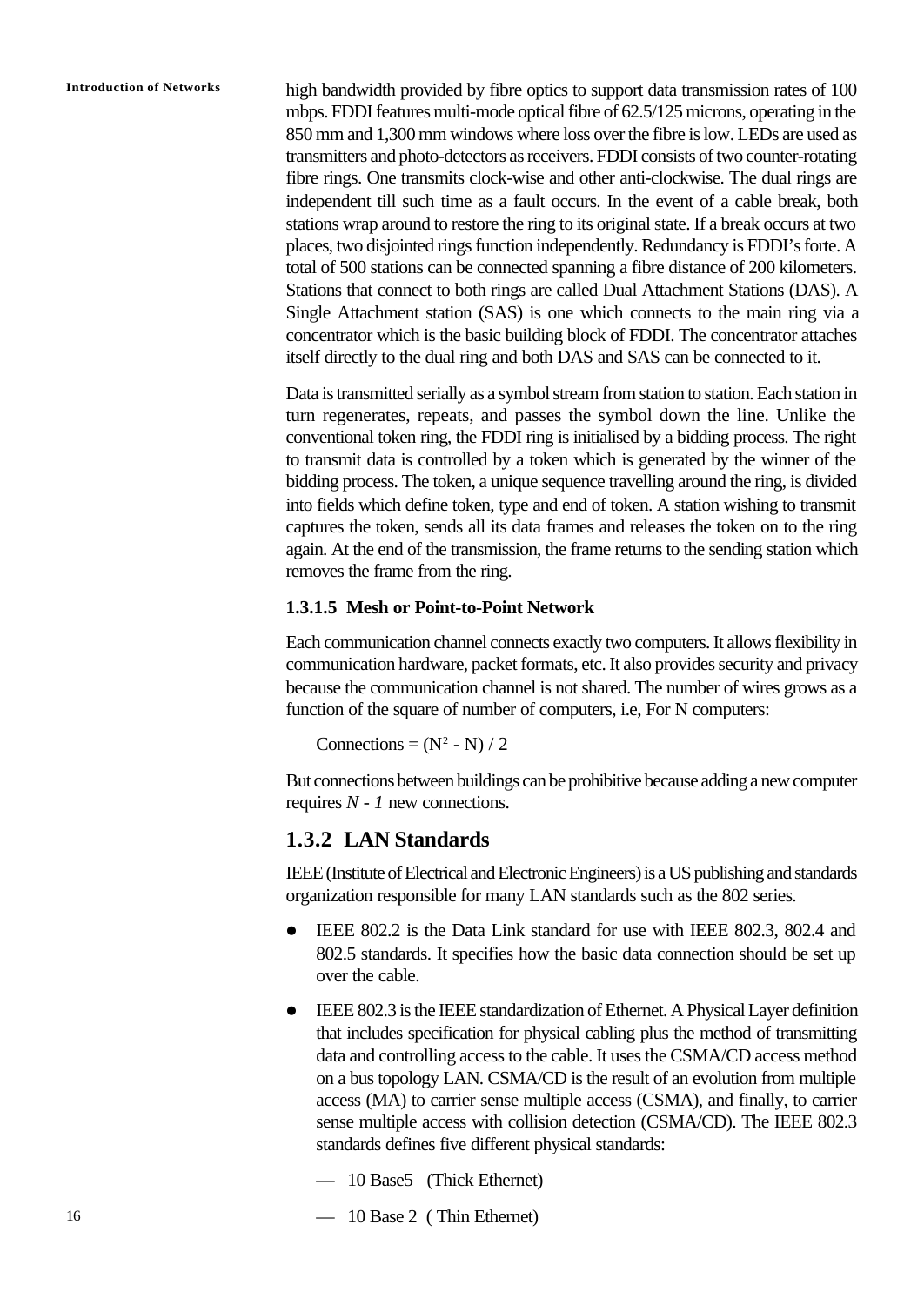- 10 Base T (Twisted Pair Ethernet) **Types of Networks**
- 100 Base T (Fast Ethernet)
- 10 Broad 36 (Broadband Ethernet)
- **IEEE 802.4** is the IEEE standardization of Token Bus, a Physical Layer standard that uses the Token Ring passing access method on a bus topology LAN. It is used by LANs implementing the Manufacturing Automation Protocol. The older Arcnet operates in a similar way but does not follow 802.4, but Arcnet supporters have been trying to get the technology ratified by IEEE without success.
- IEEE 802.5 is the IEEE standardization of IBM Token Ring. A LAN Physical layer standard that uses the Token Ring passing access method on a ring topology LAN.
- l IEEE 802.6 The standard that defines Mans, an SMDS-based, short packet ATM transmission.

## **1.3.3 Metropolitan Area Network (MAN)**

A Metropolitan Area Network is basically a bigger version of a LAN and normally uses similar technology. It might cover a group of nearby corporate offices or a city and might be either private or public.

## **1.3.4 Wide Area Network (WAN)**

Wide Area Networks (WANs) are those networks that cover a large geographic area, spanning cities, countries or even continents. Typically, a WAN consists of a number of interconnected switching nodes. Some of the important WAN technologies are given below :

## **1.3.4.1 Point-to-Point Links (Leased Lines)**

A point-to-point link provides a single, pre-established WAN communication path from the customer premises through a carrier network, such as a telephone company, to a remote network. Point-to-Point lines are usually leased from a carrier and thus are often called Leased Lines. For a point-to-point line, the carrier allocates pairs of wire and facility hardware to your line only. These circuits are generally priced based on the bandwidth required and the distance between the two connected points

Leased lines in India are provided by the Bharat Sanchar Nigam Ltd. (BSNL), and the Mahanagar Telephone Nigam Ltd. (MTNL).

## **1.3.4.2 Circuit Switching**

Circuit switching is based on the division of the transmission capacity into fixed timeslots called channels or circuits. Channels are allocated end to end between users. Switched circuits allow data connections that can be initiated when needed and terminated when communication is complete. This works much like a normal telephone line works for voice communication. Integrated Services Digital Network (ISDN) is a good example of circuit switching. When a router has data for a remote site, the switched circuit is initiated with the circuit number of the remote network. In this case of ISDN circuits, the device actually places a call to the telephone number of the remote ISDN circuit. When the two networks are connected and authenticated, they can transfer data. When the data transmission is complete, the call can be terminated.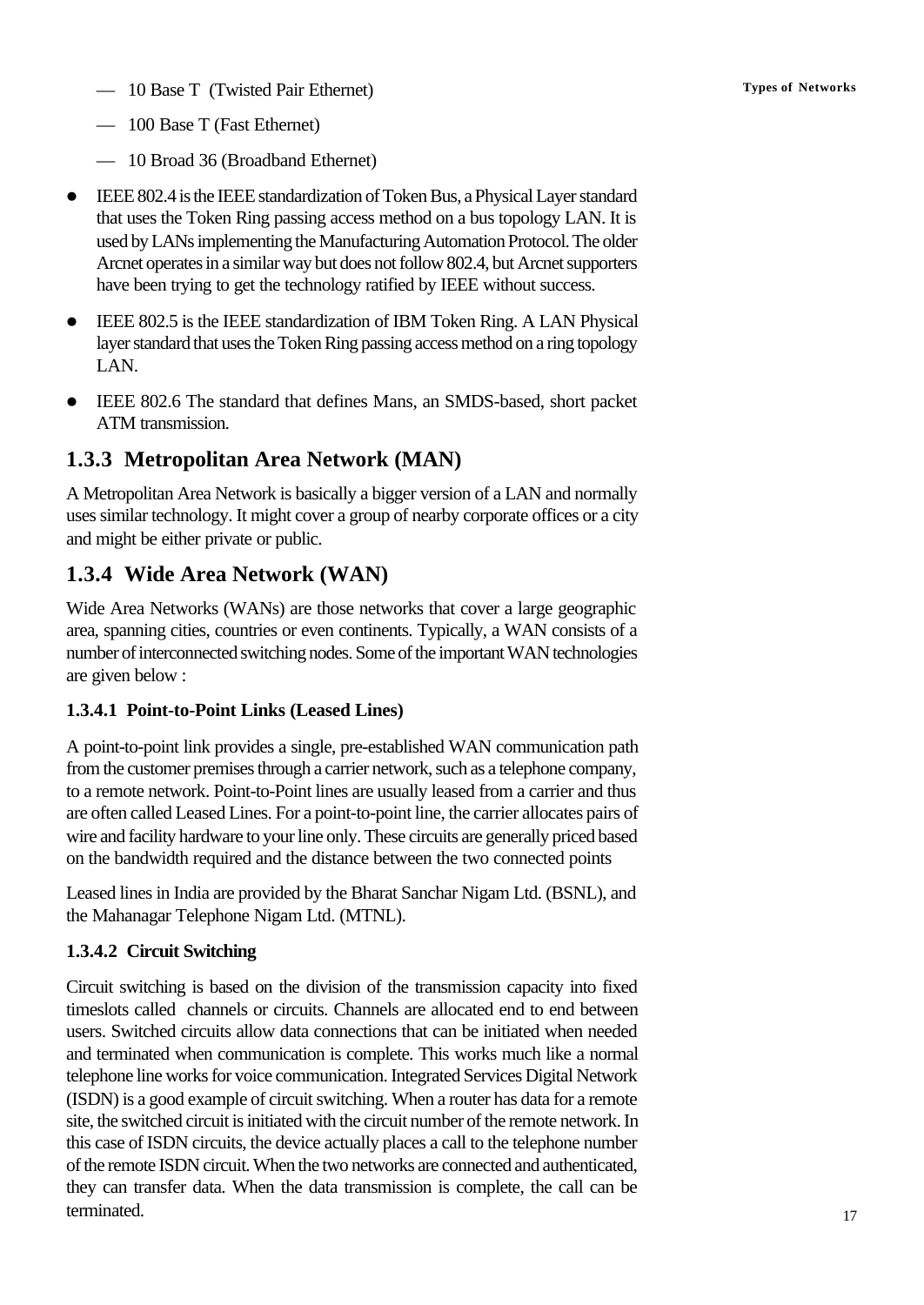#### **Introduction of Networks 1.3.4.3 Packet Switching**

Packet Switching is a WAN technology in which users share common carrier resources. Because this allows the carrier to make more efficient use of its infrastructure, the cost is generally much better than point-to-point lines. In a packet switching setup, networks have connections into the carrier's network, and many customers share the carrier's network. The section of the carrier's network that is shared is often referred to as cloud.

There are two broad classes of packet switched networks: datagram networks and virtual-circuit networks. They differ according to whether they route packets according to host destination addresses or according to virtual circuit numbers. Any network that routes packets according to host destination addresses is called a datagram network. The IP protocol of the Internet routes packets according to the destination addresses; hence the Internet is a datagram network. Any network that routes packets according to virtual-circuit numbers is called virtual-circuit network. Examples of packet-switching technologies that use virtual circuits include X.25, Frame Relay, and ATM.

#### **1.3.4.4 WAN Dial up Services**

Dial-up services offer cost-effective methods for connectivity across WANs. Two popular dial-up implementations are dial-on-demand routing (DDR) and dial backup.

DDR is a technique whereby a router can dynamically initiate and close a circuitswitched session as transmitting end stations demand. A router is configured to consider certain traffic interesting (such as traffic from a particular protocol) and other traffic uninteresting. When the router receives interesting traffic destined for a remote network, a circuit is established and the traffic is transmitted normally. The router maintains an idle timer that is reset only when interesting traffic is received when, no circuit exists, the router drops the traffic. Upon receiving interesting traffic, the router will initiate a new circuit. DDR can be used to replace point-to-point links and switch multi-access WAN services.

Dial backup is a service that activates a backup serial line under certain conditions. The secondary serial line can act as a backup link that is used when the primary link fails or as a source of additional bandwidth when the load on the primary link reaches a certain threshold. Dial backup provides protection against WAN performance degradation and downtime.

## **1.4 INTER NETWORKS**

The term Internet evolves out of the term "inter-networking" meaning "inter-connecting networks". Because of the Internet, any information, residing on any computer in any of the networks is just a click away. A variety of universities, Government agencies and computer firms are connected to an internet-work, i.e., Internet which follows the TCP/IP (Transmission Control Protocol/ Internet Protocol).

#### **Self-Check Exercise**

- 1) Describe the type of media access used by Ethernet.
- 2) Describe the type of media access used by Token Ring.
- 3) Describe unicast, multicast, and broadcast transmissions.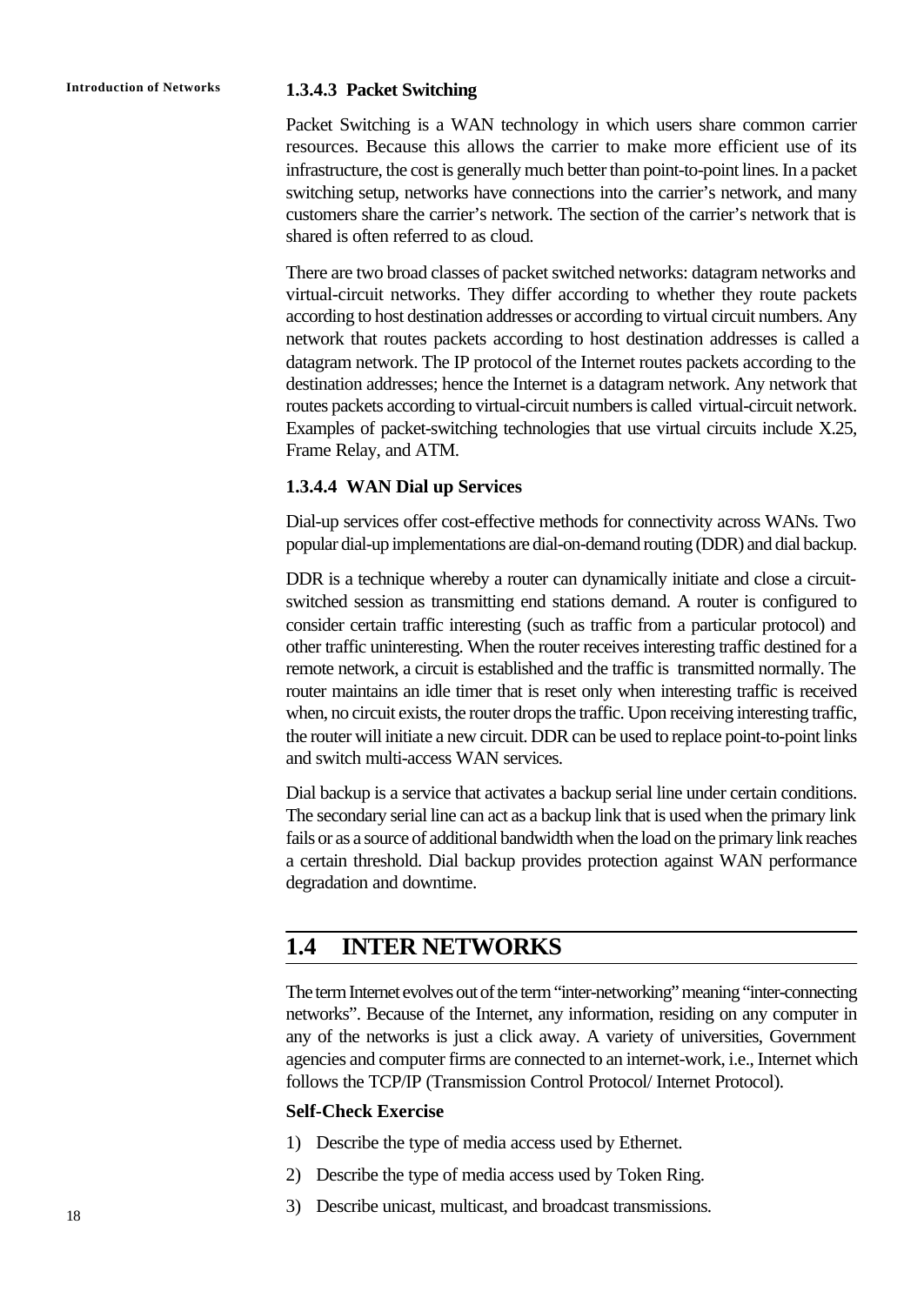4) What is the difference between a modem and an ISDN terminal adapter? **Types of Networks**

................................................................................................................... ................................................................................................................... ................................................................................................................... ................................................................................................................... ................................................................................................................... ...................................................................................................................

## **1.5 SUMMARY**

The physical layer is the basis of all networks. Signals travel from transmitter to receiver via a path. This path called the medium can be guided or unguided. The principal guided media are twisted pair, coaxial cable and fiber optics. The choices for cable is affected by the network card, cable layout, possibility of electromagnetic interference and of course the budget.

Unguided media include radio, microwaves, infrared, and lasers through air. In LANs there is less emphasis on error recovery and flow control and there are differences in protocol layering arising from differences in topology. The IEEE 802 and CCITT x.25 define standards of LAN and WAN respectively. Optical Networking is the future, fast replacing the traditional media of communications. Internet, Intranet and e-commerce applications are the key factors driving the growth of networks subsequently exploding the demand for high-bandwidth data services. SONET (Synchronous Optical Network)/SDH (Synchronous Digital Hierarchy) has a welldefined, multiplexing structure based on TDM ( Time Division Multiplexing ), which enables it to carry a very large number of fixed-rate streams with perfect isolation among them. Thus, providing a guaranteed amount of bandwidth to each customer's is relatively easy to accomplish using SONET/ SDH. Ethernet uses packet multiplexing to carry traffic from different users and will likely to be implement than SONET?SDH.

## **1.6 ANSWERS TO SELF CHECK EXERCISES**

- 1) Ethernet uses carrier sense multiple access collision detect (CSMA/CD). Each network station listens before and after transmitting data. If a collision is detected, both stations wait a random time before trying to resend.
- 2) Token Ring passes a special type of packet called a token around the network. If a network device has data to send, it must wait until it has the token to send it. After the data has been sent, the token is released back on the network.
- 3) A unicast is a transmission from one source to one destination. A multicast is a transmission from one source to many stations that register to receive the traffic. A broadcast is a transmission from one source to every station on the local network segment.
- 4) A modem converts digital signals into analogue for transmission and vice versa for reception over a telephone line. Because ISDN circuits are digital, the conversion from digital to analogue is not required.